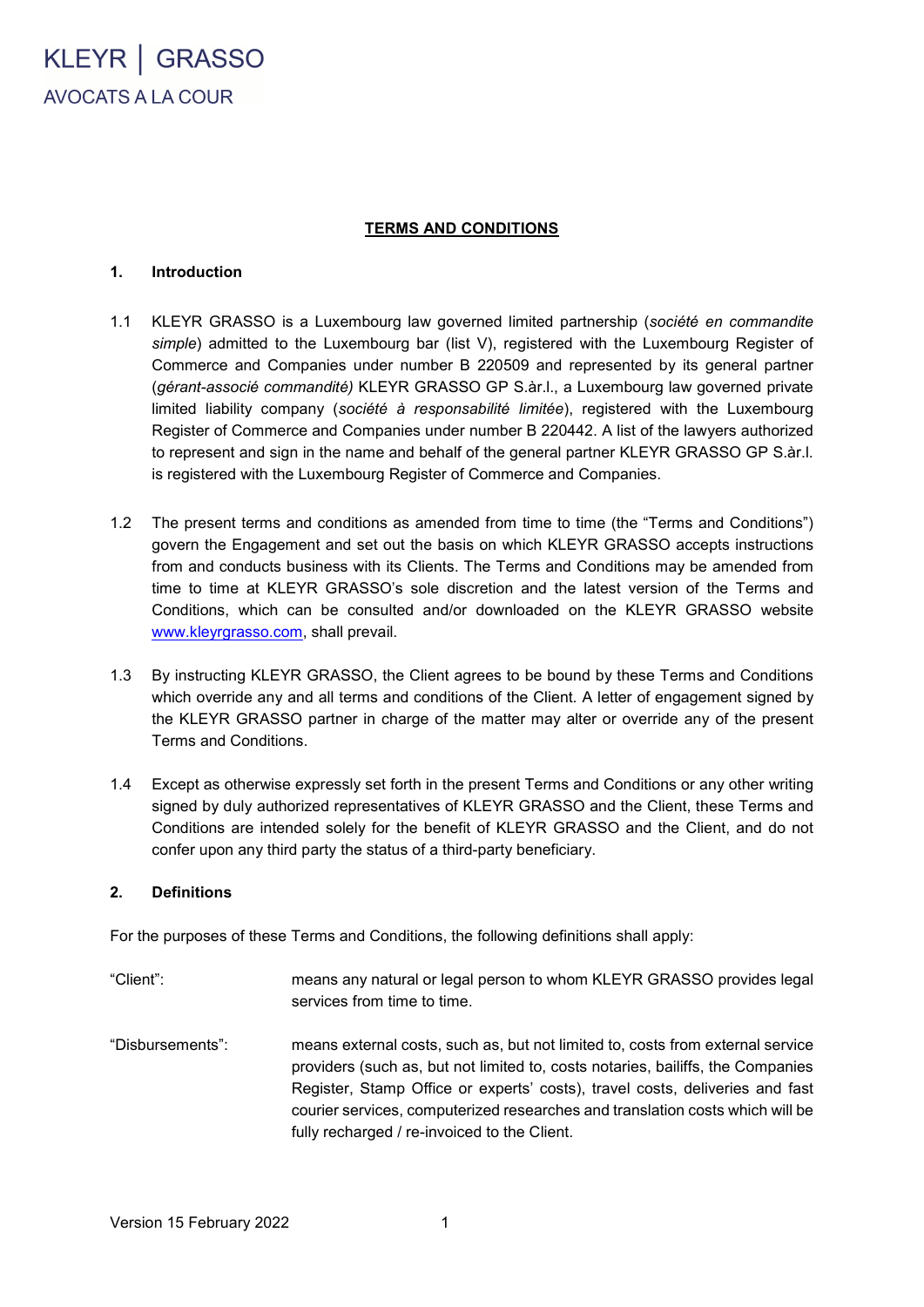- "Engagement": means the business relationship of KLEYR GRASSO with its Client.
- "Expenses": means internal costs that KLEYR GRASSO charges to the Client which include, without being exhaustive, expenses for office services, such as office costs, secretarial services, photocopying, facsimile, telephone and telefax costs, postage and special couriers. Expenses are charged at a fixed rate of 10% of the Fees for the relevant period.
- "Fees": means the professional fees invoiced by KLEYR GRASSO and incurred by the Client for the Services.
- "Invoices": means the periodical statements of Fees and Expenses addressed to the Client to cover the work performed, including the Disbursements made on the Client's behalf during the period.
- "Records": means the documents and materials provided by the Client, whether in paper or electronic form, as well as any legal and/or court documents, such as, but not limited to, any and all original bailiff's deeds, judgements, etc., in relation to the Services.
- "Services": means the legal assistance, advice and services provided by KLEYR GRASSO to the Client under the Engagement. For the avoidance of doubt, Services includes any and all representation of the Client in court proceedings and any special mandate given to KLEYR GRASSO to represent the Client in a specific situation.
- "Third Party": means any national or foreign person, firm or entity, other than the Client, including any judicial, governmental, regulatory or tax authority that does not have a direct connection with the Services but might be affected by the Services.
- "Work Product": means any written information, recommendation, report, memorandum, presentation, writ of summons, brief of defence and any other written communication, of any kind or nature whatsoever, produced by KLEYR GRASSO that are meant to be disclosed, by any means whatsoever, to the Client and/or to be filed in court proceedings for the benefit of the Client.
- "Working Documents": means any and all internal memorandums, internal notes and any and all other written internal KLEYR GRASSO communication, of any kind or nature whatsoever.

## **3. Conflict of interest**

- 3.1 Before accepting any mandate, KLEYR GRASSO will make reasonable verifications that there is no commercial conflict of interest that prevents KLEYR GRASSO from acting for the Client.
- 3.2 If a conflict arises while KLEYR GRASSO acts for the Client, the Client will be contacted to mitigate the issue.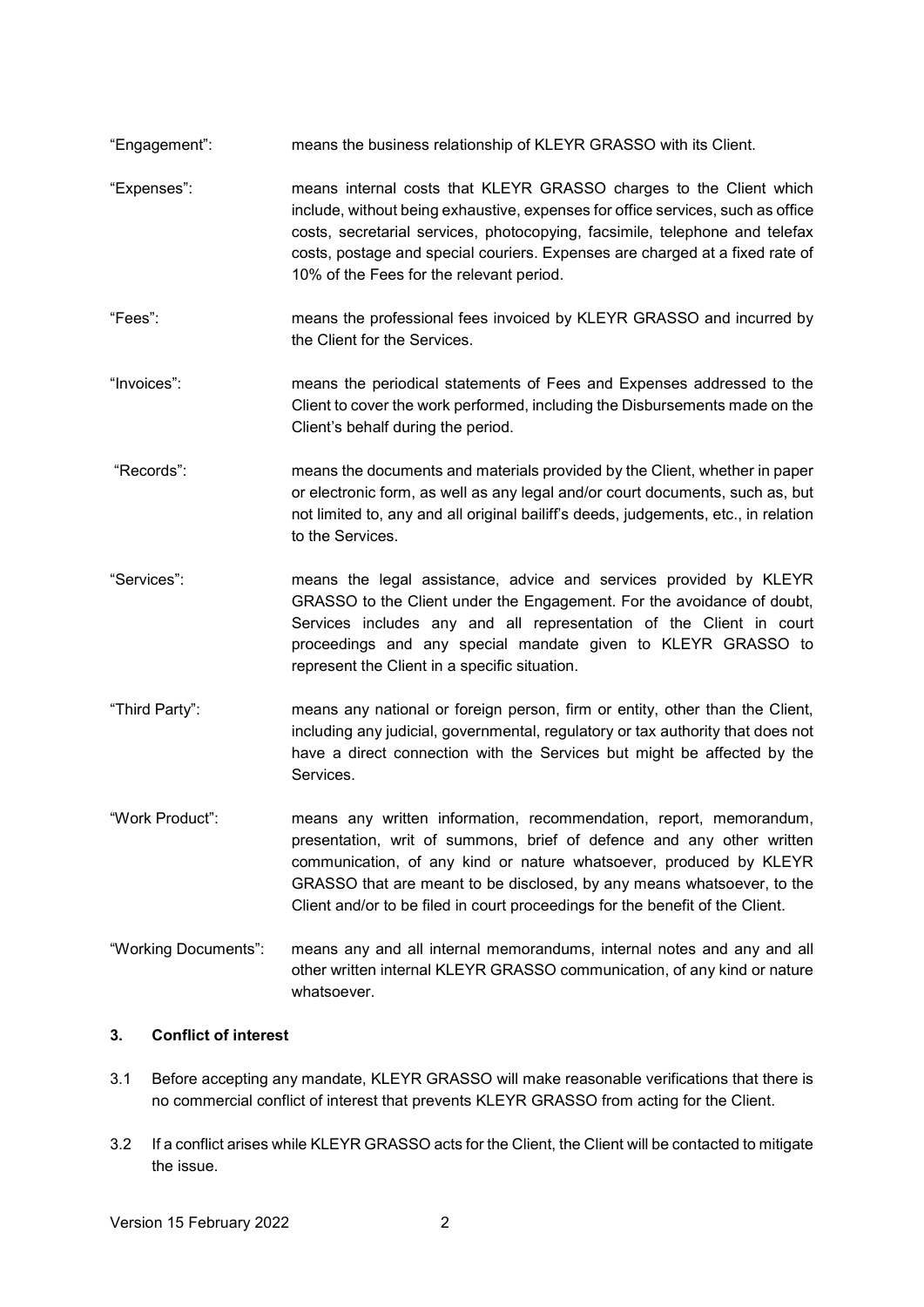### **4. Instructions**

- 4.1 KLEYR GRASSO relies on the Client to give KLEYR GRASSO timely written instructions. KLEYR GRASSO does not accept any liability if the Client does not provide clear and complete instructions early enough for KLEYR GRASSO to act within the time limits set by the Client and/or any administrative or judicial authority whatsoever. All oral instructions given to KLEYR GRASSO must be confirmed in writing by the Client. KLEYR GRASSO does not accept any liability for any misunderstanding or misinterpretation of oral instructions, or for the absence of any written confirmation thereof, KLEYR GRASSO being authorized to ignore any instruction being contrary to Luxembourg law or the ethic rules of the Luxembourg Bar Association.
- 4.2 The Client undertakes promptly to provide KLEYR GRASSO with all information, assistance and materials that KLEYR GRASSO may request from time to time to facilitate the proper and timely performance of the Services. The Client warrants the accuracy, completeness and reliability of the information, data and documents provided to KLEYR GRASSO, even if they have come from third parties.
- 4.3 The Client authorises KLEYR GRASSO to complete and sign in the name of the Client such documentation as is necessary or desirable to carry out the Client's lawful instructions, and will on first request, provide in a timely manner, any requisite signed form(s) of authorisation. The Client agrees to indemnify KLEYR GRASSO in respect of all costs, claims, demands and expenses that may result from exercise of the authority given by this clause.

### **5. Communications**

- 5.1 KLEYR GRASSO will communicate with the Client by e-mail, post, fax or telephone. KLEYR GRASSO can neither guarantee the security or confidentiality of such communications, nor be held liable for any damage and/or losses suffered by the Client as a result of a security breach or the intrusion of any malware or viruses in the Client's system or data. KLEYR GRASSO does not accept any liability for non-receipt or late receipt by the Client of any communication by e-mail, post, fax, or for any corruption in the information communicated to the Client, or its disclosure to other parties, as a result of the interception of such communication.
- 5.2 The Client has the responsibility to ensure that communications to the fax number or e-mail address provided by the Client to KLEYR GRASSO are secure.
- 5.3 KLEYR GRASSO's advice will be final and binding only when signed by one of its partners and delivered to the Client by post, fax or e-mail in PDF format.

## **6. Invoicing**

6.1 The Fees are established according to the rules set forth by Luxembourg law and the Luxembourg Bar association, taking into account *inter alia* the importance of the matter, its complexity and its outcome. For each lawyer KLEYR GRASSO charges an hourly rate that is set in accordance with his or her individual experience. These rates are exclusive of VAT and may be reviewed from time to time. By entering into an Engagement with KLEYR GRASSO, the Client expressly acknowledges that he has been informed of and agrees to the hourly rates.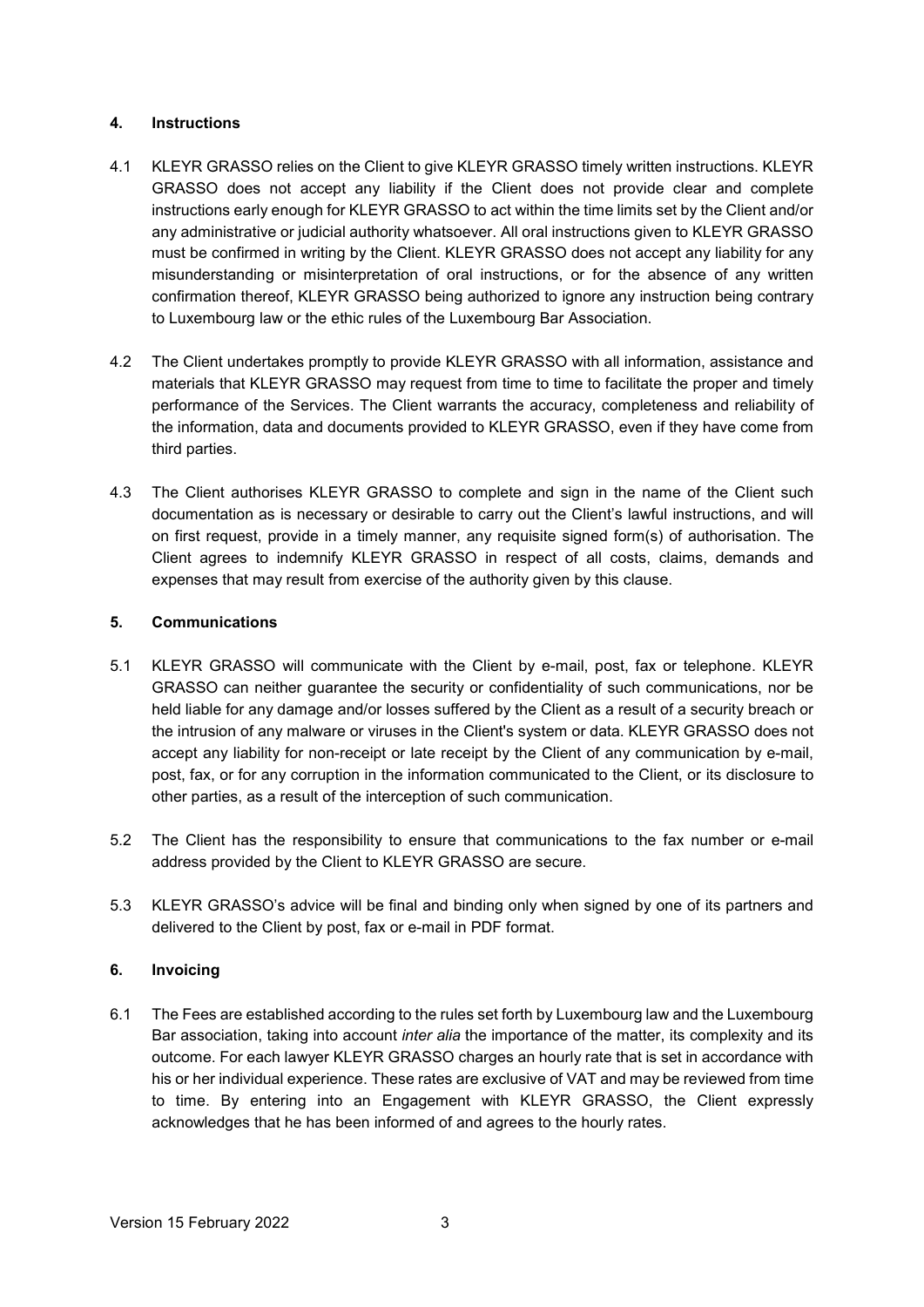- 6.2 The Fees will be based on the time KLEYR GRASSO's lawyers spent on the matter and there may be an additional charge if the work is particularly complex or important or the outcome is particularly satisfactory. The Client accepts that in case of a positive outcome of a court instance or in an out of court settlement, mainly in litigation matters, KLEYR GRASSO shall be allowed to invoice a reasonable non-refundable success fee on top of its Fees based on a time spent basis.
- 6.3 Unless otherwise agreed in writing, estimates are provided as guidance only and are not to be considered as a firm quotation.
- 6.4 The following charges will be added to the Fees:
	- VAT (where applicable);
	- Expenses;
	- Disbursements.
- 6.5 Any partner, counsel and/or senior associate that need to travel abroad will be allowed to firstclass train tickets, business class airplane tickets, and any hotel accommodation, in case of overnight stays, will be 5 stars accommodations.

# **7. Payment terms**

- 7.1 KLEYR GRASSO's standard arrangement is to send interim Invoices on a monthly or at least quarterly basis. A final Invoice will be sent to the Client when the Services are completed.
- 7.2 The Invoices are payable to one of the bank accounts set forth therein. The Invoices shall be paid in euro, free of any charges or transfer costs, or other costs and free of any other deductions or set-off, for whatsoever reason, and shall be paid within fifteen (15) days of the date of their issuance.
- 7.3 Late payment interest of 5% will be charged on the amount due as of the date of the first payment reminder.
- 7.4 The Client agrees that KLEYR GRASSO may discretionarily request the payment of one or several down payments in advance, both at the start of the engagement and as the matter progresses. If the Client fails to pay any down payment or Invoice, KLEYR GRASSO is entitled, after the Client has been informed to that effect, to suspend or cease its work for the Client. The Client expressly agrees that KLEYR GRASSO will under no circumstances be liable for any damage or loss suffered by the Client and/or any third party as a result of the suspension or cessation of work.
- 7.5 The Client is the person responsible for the payment of the Invoices unless KLEYR GRASSO and the Client have agreed otherwise in writing. For the case that the Client instructs KLEYR GRASSO to issue its Invoices to another person or legal entity, forming part of the Client's group of companies, KLEYR GRASSO assumes that, as far as the Services are rendered for the benefit of the Client that the Client re-invoices / recharges the relevant Fees to the real beneficiary of the Services.
- 7.6 Upon issuance of its Invoice(s), KLEYR GRASSO is entitled to deduct the amount due from any monies KLEYR GRASSO holds, or may in the future receive, on the Client's behalf.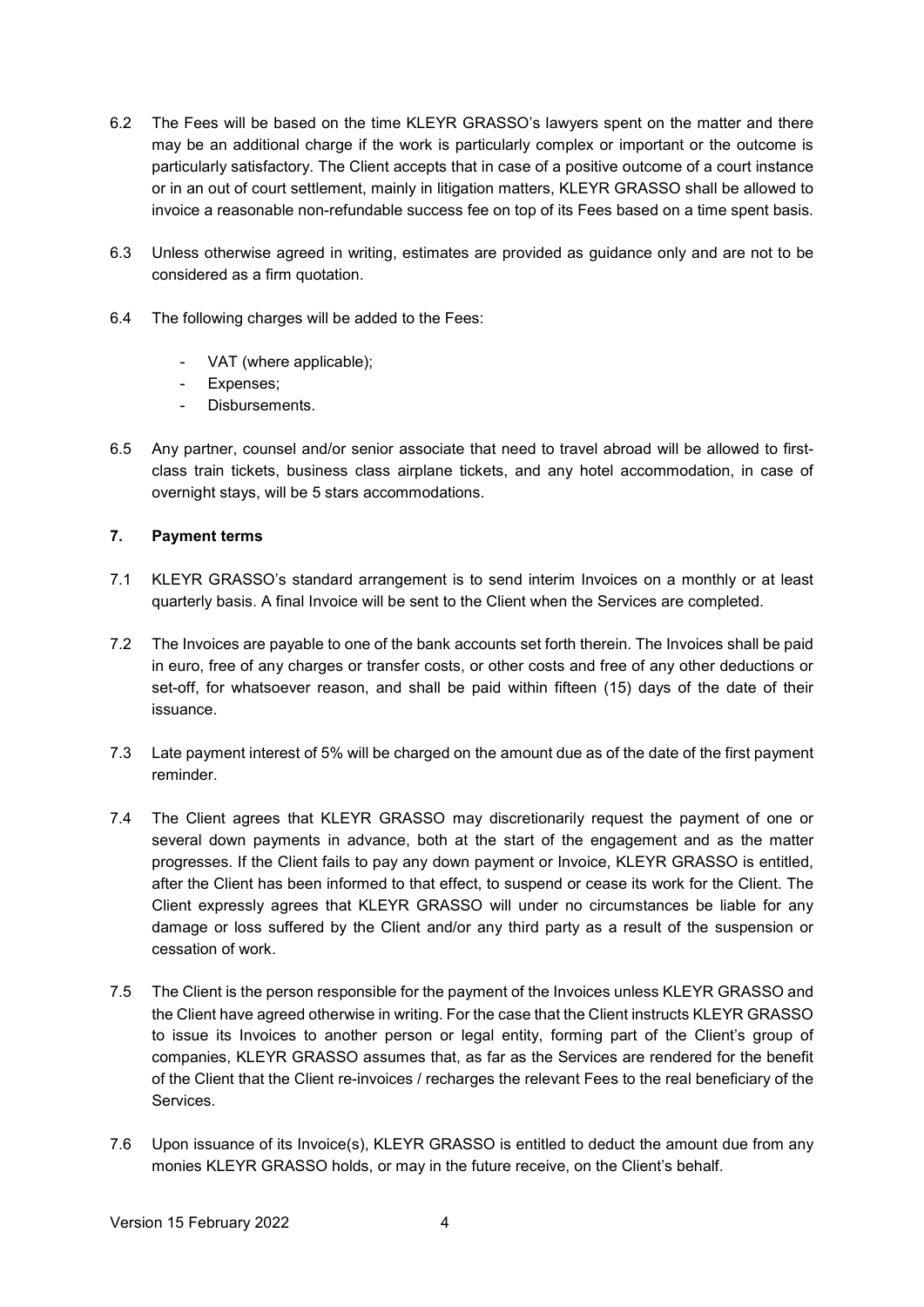### **8. Limitation of liability**

- 8.1 Any and all liability on the part of KLEYR GRASSO to the Client in respect of breach of contract or breach of duty or negligence or otherwise arising out of or in connection with the Engagement or the Services provided by KLEYR GRASSO shall be limited to five times the amount of the total fees effectively charged by KLEYR GRASSO in the relevant matter to the Client.
- 8.2 The Client will indemnify and hold harmless KLEYR GRASSO, and its respective lawyers, officers, directors and employees, against any and all liabilities, damages, losses, settlement costs and expenses (including reasonable attorneys' fees, legal expenses and costs of investigation) arising out of or relating to any claim, demand, suit, action, investigation or proceeding asserted, prosecuted or otherwise pursued by any Third Party against KLEYR GRASSO, and its respective lawyers, officers, directors and employees, either in Luxembourg or in any foreign jurisdiction, in relation to the Services.
- 8.3 In accordance with article 2276 of the Luxembourg Civil Code, KLEYR GRASSO shall, in any event, be discharged from any and all liability whatsoever or howsoever arising out of or in connection with its Engagement or the provision of its Services five (5) years after the termination of KLEYR GRASSO's Services or the termination of its Engagement, whatever happens earlier.

## **9. Termination**

- 9.1 The Client may terminate the Engagement by serving a written termination notice, marked for the attention of either to the partners or the partner in charge (as set forth in the Engagement Letter) of KLEYR GRASSO. Upon delivery of such termination notice, KLEYR GRASSO's obligations under the Engagement shall terminate with immediate effect. Notwithstanding the aforementioned, KLEYR GRASSO shall be paid the proportion of its Fees, Expenses and Disbursements up to the date upon which the termination notice is received.
- 9.2 KLEYR GRASSO may terminate the Engagement by serving, either via e-mail, fax, registered mail or any other written form, a written termination notice to the Client. KLEYR GRASSO may *inter alia* terminate the Engagement without any liability upon any breach by the Client of these Terms and Conditions. KLEYR GRASSO's right to terminate the Engagement is without prejudice to KLEYR GRASSO's right to invoice the Client in respect of the proportion of the Fees, Expenses and Disbursements incurred and outstanding as at the date of the expiry of its termination notice.

## **10. Engagement of third parties**

- 10.1 KLEYR GRASSO may appoint third parties, which are not part of KLEYR GRASSO, to perform any part(s) of the Services. KLEYR GRASSO's contracts with those third parties may be made on the third party's standard terms of business and, in such cases, KLEYR GRASSO can offer the Client no better terms in relation to services provided by such third parties than those offered to KLEYR GRASSO by the relevant third parties.
- 10.2 KLEYR GRASSO shall, as far as possible, consult the Client before engaging third parties, and shall in any event exercise the requisite due care in selecting such third parties. KLEYR GRASSO will, under no circumstances, be liable for any acts or omissions of third parties nor be liable for any losses, liabilities, costs or expenses incurred by the Client arising out of any default or negligence on the part of any such third parties. The Client authorizes KLEYR GRASSO to accept any limitations of liability of third parties on the Client's behalf.

Version 15 February 2022 5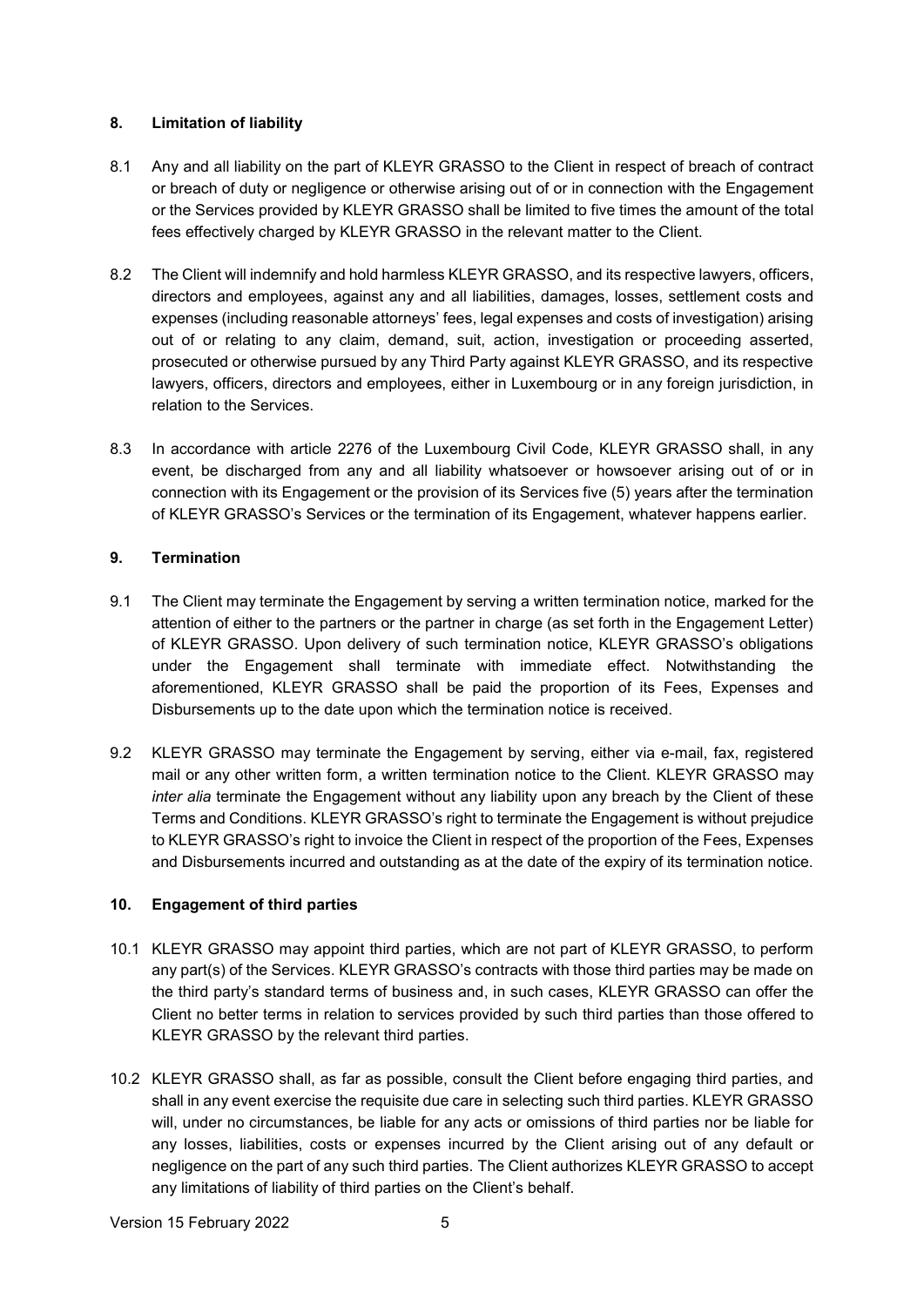10.3 The Client will indemnify and hold harmless KLEYR GRASSO against any and all liabilities, damages, losses, settlement costs and expenses (including reasonable attorneys' fees and legal expenses) arising out of or relating to any claim any third part appointed under this Section 10 might have against KLEYR GRASSO.

### **11. Professional secrecy**

- 11.1 KLEYR GRASSO is subject to strict professional secrecy rules under Luxembourg law, and KLEYR GRASSO will, accordingly, treat all information about the Client's business and its affairs as confidential, unless KLEYR GRASSO is obliged to disclose any information by law, by an investigating administrative or judicial authority or by agreement with the Client. The information regarding beneficial ownership which KLEYR GRASSO might be obliged to collect pursuant to clause 12 of these Terms and Conditions is subject to the same rule.
- 11.2 Notwithstanding the aforementioned, the Client acknowledges and accepts that KLEYR GRASSO might mention the Client's name and a short job description to a limited number of researchers from international lawyers guides (such as Chambers or Legal 500) to whom KLEYR GRASSO makes submissions for the purpose of evaluating KLEYR GRASSO's ranking in the Luxembourg legal market.

### **12. Anti money laundering regulations**

- 12.1 KLEYR GRASSO is subject to the Luxembourg legislation regarding the fight against money laundering and against the financing of terrorism and as such obliged by law, when performing transactional work (as defined by the anti-money laundering legislation) to identify and to obtain sufficient knowledge of its Clients, their identity, their business and the nature of funds whether that passes or not through KLEYR GRASSO's accounts. The Client commits formally, unconditionally and irrevocably towards KLEYR GRASSO to promptly submit any and all information, documents or declarations required in relation thereto (especially but not limited to any request made under the Know Your Customer (KYC) Procedure).
- 12.2 In accordance with the Luxembourg law of 12 November 2004 on the fight against money laundering and terrorist financing, as amended, and the *Circulaire* n°001/2021-2022 of the Luxembourg Bar, KLEYR GRASSO may seek the assistance of an external service provider in for the total or partial performance of its regulatory obligations. Any costs in relation to such external assistance shall be borne by the Client.
- 12.3 According to the applicable Luxembourg legislation, KLEYR GRASSO is also obliged to report any suspicious activity where KLEYR GRASSO knows or suspects that money or property is the subject of money laundering. In the event that KLEYR GRASSO has any such suspicion, its obligation to report to the authorities will prevail. This legal duty overrides any duty of secrecy that KLEYR GRASSO owes to its Clients.
- 12.4 KLEYR GRASSO cannot be held liable for any damages and/or losses incurred by the Client and arising out of or relating to any such disclosure by KLEYR GRASSO to the authorities.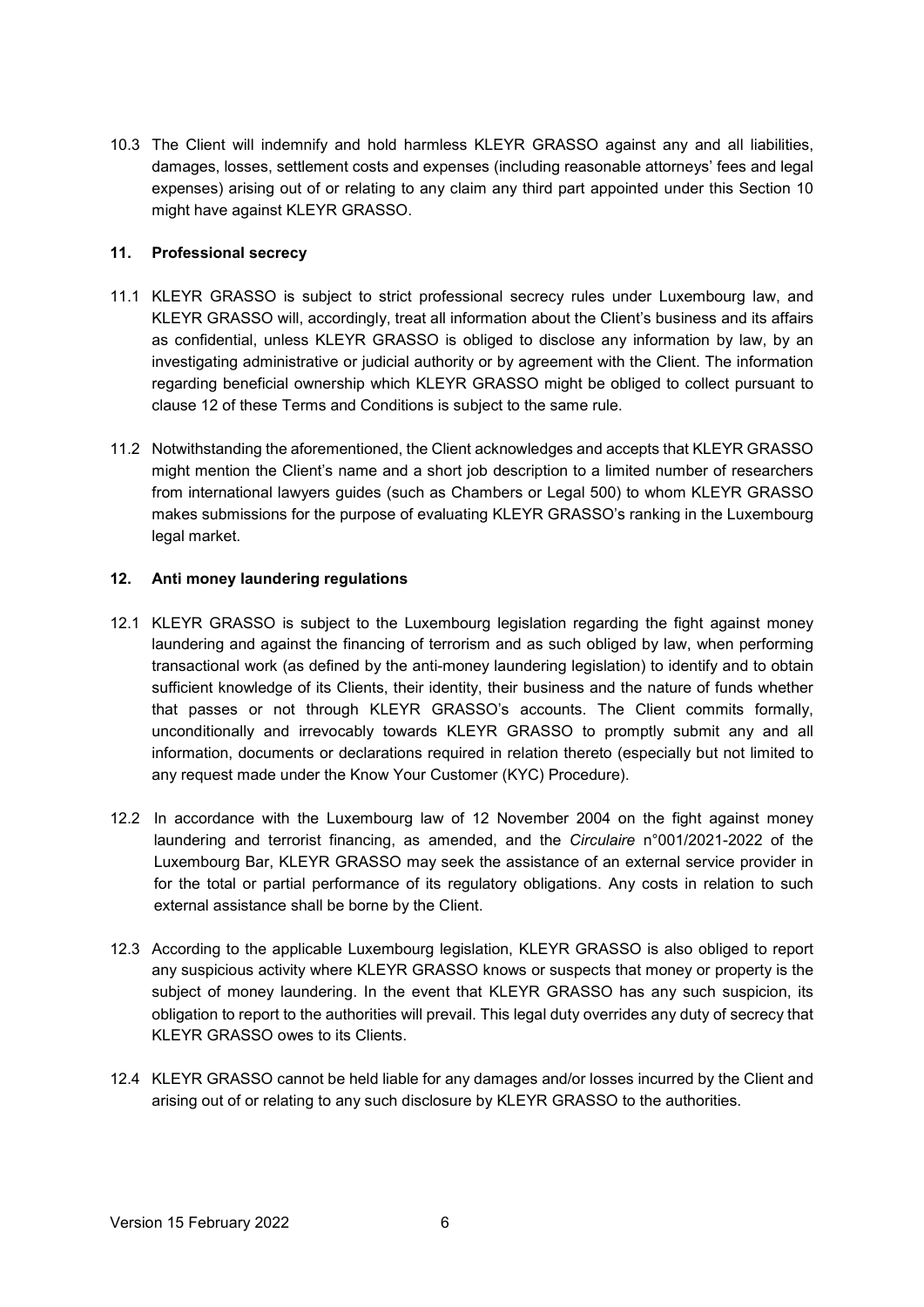## **13. DAC 6**

13.1 The Luxembourg law of 25 March 2020 regarding reportable cross-border arrangements ("DAC 6 Law") implementing Council Directive (EU) 2018/822 of 25 May 2018 aims to enable the tax authorities of the EU Member States to obtain information on potentially aggressive tax planning arrangements in order to take action against harmful tax practices.

If a mandate or a file entrusted to KLEYR GRASSO may be based on or constitute a cross-border arrangement within the meaning of the DAC 6 Law, the Client formally, unconditionally and irrevocably undertakes to spontaneously communicate any and all information, declarations and documents relating to such cross-border arrangement in order to allow KLEYR GRASSO to comply with its obligations under the DAC 6 Law. In the event that the Client fails to provide such information, declarations and documents, the Client undertakes to hold KLEYR GRASSO harmless against any and all liabilities, damages, losses, settlement costs and expenses (including reasonable attorneys' fees and legal expenses arising out of or relating to any such omission.

- 13.2 In order to enable KLEYR GRASSO to determine whether the mandate or file entrusted to it falls within the scope of the DAC 6 Law, eventually obliging it to abide to its notification obligations, KLEYR GRASSO may seek the assistance of an external tax advisor. Any costs in relation to such external assistance shall be borne by the Client.
- 13.3 KLEYR GRASSO cannot be held liable for any damages and/or losses incurred by the Client and arising out of or relating to KLEYR GRASSO's legal obligation to cooperate with the authorities.

#### **14. Records**

- 14.1 KLEYR GRASSO will retain the Records for a maximum period of five (5) years following the date of the termination of KLEYR GRASSO's Services or the termination of its Engagement, whatever happens earlier. After said period, and unless the Client has asked KLEYR GRASSO in writing to be provided with the Records, KLEYR GRASSO will, in accordance with article 2276 of the Luxembourg Civil Code, be entitled to destroy the Records and KLEYR GRASSO will be discharged from any and all liability in respect to any such destruction.
- 14.2 KLEYR GRASSO is entitled to retain any and all Records until all amounts due to KLEYR GRASSO have been discharged by the Client.

## **15. Work Product and Working Documents**

- 15.1 Working Documents prepared as a basis for, and in support of, the Services shall be and remain the sole and exclusive property of KLEYR GRASSO. The Working Documents are not to be disclosed, by any means whatsoever (including, but not limited to, any type of discovery proceedings), to the Client and/or any third party and/or to a court, of any kind or nature whatsoever, except if discretionary produced by KLEYR GRASSO for its own defense. The Client may not assert any rights, of any kind or nature whatsoever, on the Working Documents. KLEYR GRASSO retains any and all Intellectual Property rights in the Working Documents prepared in connection with the Services.
- 15.2 Save for Work Products that are prepared in connection with their official filing in administrative or court (administrative and judicial) proceedings, the Work Products that are disclosed to the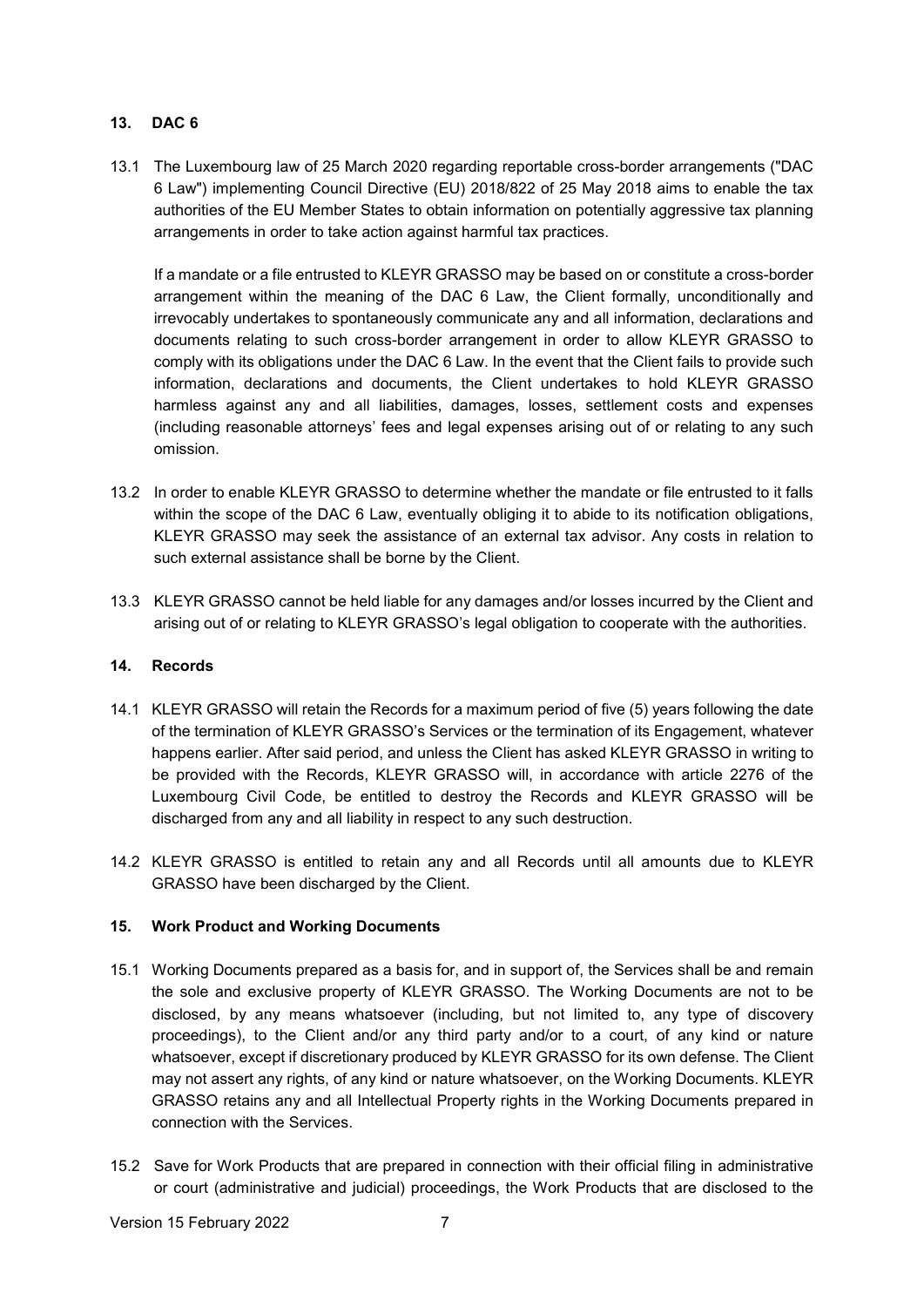Client are solely for the Client's benefit and for the Client's internal use only and the Client may not disclose a Work Product (or any portion or summary thereof) externally or refer thereto in any official document or any communication to a Third Party without KLEYR GRASSO's prior written consent. It may not be relied upon these Work Products by the Client for any other purpose and may not be used or relied upon by, or published or communicated to or filed with, any Third Party for any purpose whatsoever without KLEYR GRASSO's prior written consent (which may be granted or withheld in KLEYR GRASSO's sole and absolute discretion). For the avoidance of doubt, KLEYR GRASSO does not assume any duty or liability to any Third Party to whom such copy is provided.

### **16. Data protection**

- 16.1 The Client authorises and empowers KLEYR GRASSO to collect, store and process the Client's personal information required to enable KLEYR GRASSO to provide the Services and to comply with its legal and/or regulatory obligations. KLEYR GRASSO will comply with Luxembourg data protection laws and any other applicable laws with regard to data protection. KLEYR GRASSO will not transfer the Client's data to any third parties, except if required by law or authorised by the Client. Any personal data will be destroyed at the latest ten (10) years after the termination of the services or the business relationship.
- 16.2 KLEYR GRASSO will comply with (i) the Regulation (EU) 2016/679 of the European Parliament and of the Council of 27 April 2016 on the protection of natural persons with regard to the processing of personal data and on the free movement of such data, and repealing Directive 95/46/EC (General Data Protection Regulation) and (ii), to the extent applicable, the data protection or privacy laws of the Grand Duchy of Luxembourg
- 16.3 Where KLEYR GRASSO processes data as a data controller, e.g. where KLEYR GRASSO defines the purpose of the processing and is not acting in the name and for the account of the another data controller, the personal data will be processed in accordance with the Privacy Policy (published on the KLEYR GRASSO website [www.kleyrgrasso.com](http://www.kleyrgrasso.com/) (section *Privacy*)) which Privacy Policy the Client expressly accepts.
- 16.4 Where KLEYR GRASSO processes data as a processor, personal data will be processed in accordance with the provisions of a separate agreement to be entered into by and between KLEYR GRASSO and the data controller.

## **17. No Waivers**

To be effective, any waiver by KLEYR GRASSO and/or the Client of any of their rights and/or obligations under these Terms and Conditions must be made in writing and signed by a duly authorized representative of the waiving party, being for KLEYR GRASSO either its managing partner or the partner in charge (as set forth in the Engagement Letter). No failure or forbearance by KLEYR GRASSO to insist upon or enforce performance of any of the provisions of these Terms and Conditions or to exercise any rights or remedies under these Terms and Conditions or otherwise constitutes a waiver or relinquishment to any extent of KLEYR GRASSO's right to assert or rely upon any such provision, right or remedy in that or any other instance; rather, the same will be and remain in full force and effect.